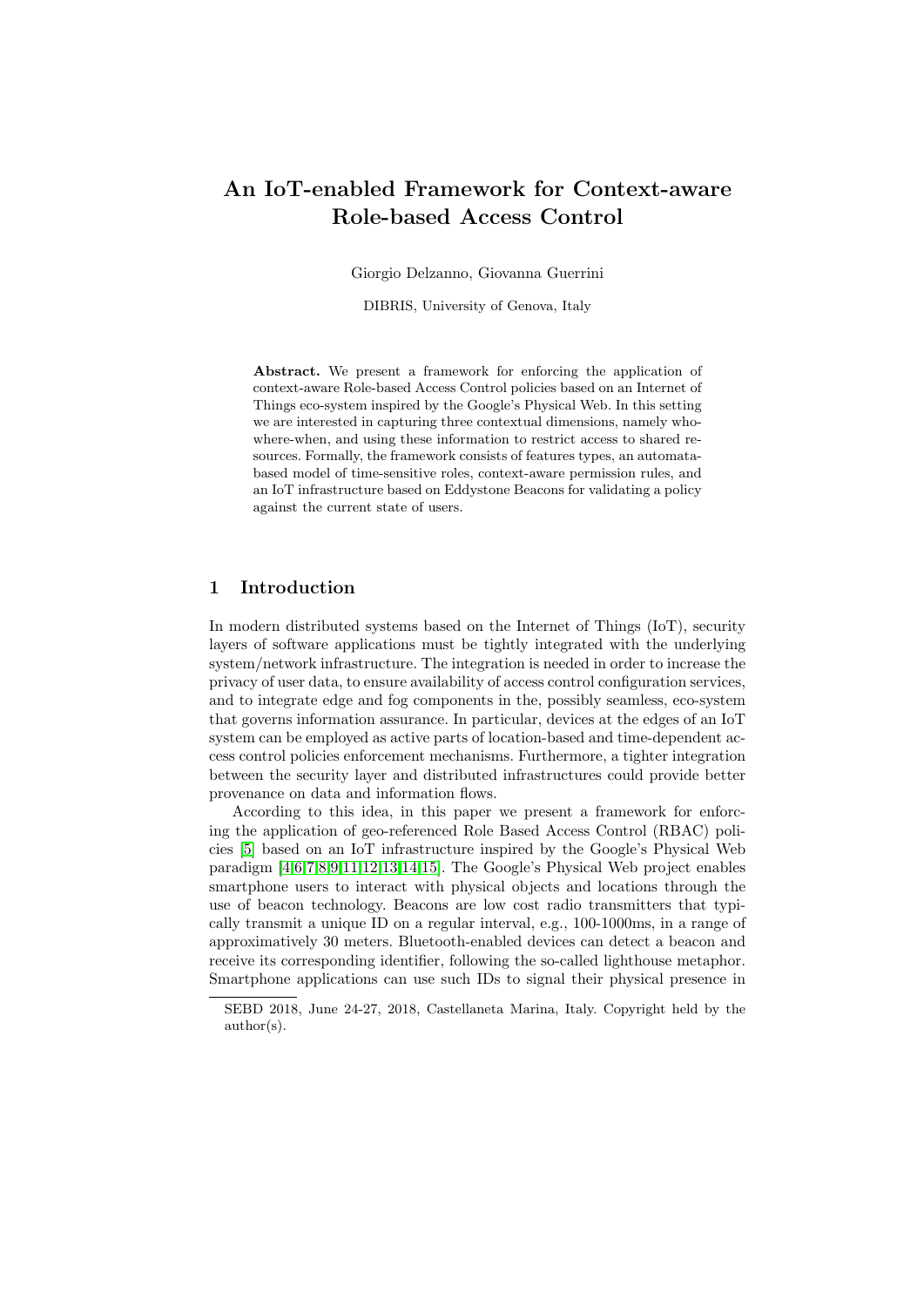the beacon vicinity to a remote server and the limited transmission range of these transmitters provides precise users localization. The Physical Web is particularly useful for indoor scenarios equipped with low cost devices such as beacon transmitters. This technology can be applied to set up non-invasive and precise localization methods, with easily configurable privacy protection layers (e.g., associations between user IMEI's and beacon identifiers, etc), to generate location-based provenance meta-data, and to ensure a tight integration between access control policies, physical spaces, and policy enforcement mechanisms.

Our framework consists of features types, context-aware permission rules, and an IoT infrastructure for validating a policy against the current state of users. In this setting, we are interested in capturing three contextual dimensions, namely who-where-when, and use these information to restrict access to shared resources. Users are assigned to stateful roles. A role must be considered as a slowly changing condition of users, whereas a state represents time-dependent a behavior associated with a specific role (e.g. typically a faculty member can act as instructor, mentor, course attendee, etc). Similarly, locations have timedependent states that capture possible different usages of the same physical space (e.g. a room can be used for meetings, seminars, courses, etc). Our time model is based on deterministic finite-state automata inspired by logical specification languages for the linear time flow. Access control rules are defined on top of role and location states. Therefore, they can be used to define complex (i.e. automata-based) time-dependent access policies.

We illustrate the main ideas underlying the specification language of contextaware control access policies using an example. Consider a campus which physical spaces are organized in buildings, floors, and rooms. A room may have several usages, e.g., meeting room, seminar room, lecture room. The usage depends on a predefined time schedule. The same room can have different usages in different time slots. Users can assume different roles, e.g., student, teacher, mentor. Furthermore, users perform actions like consulting and updating records related to attendance at a given lecture, finding information on teachers, retrieving statistics, etc. Permission rules formalize access control policies to public and private data. Permissions are context-aware in that access to specific data can be constrained by the physical location of the user. Permission rules have to specify properties such as: a student can update its attendance record only when she/he gets access to the system from a classroom, teachers can get statistics on student attendance anywhere, students can get information of teacher presence anywhere in the department building, etc. This scenario can be nicely formalized by introducing a time-dependent stateful model for roles and locations. The timed model is based on a linear flow of time represented as an automata with a total transition function (i.e., automata that have a lasso shape). Roles and locations have an associated labeling function dependent of time that determines the dynamics in each role specialization and in the usage of physical spaces. Validation is defined against permission rules associated to user operations by considering a notion of state based on the current user location and the system time.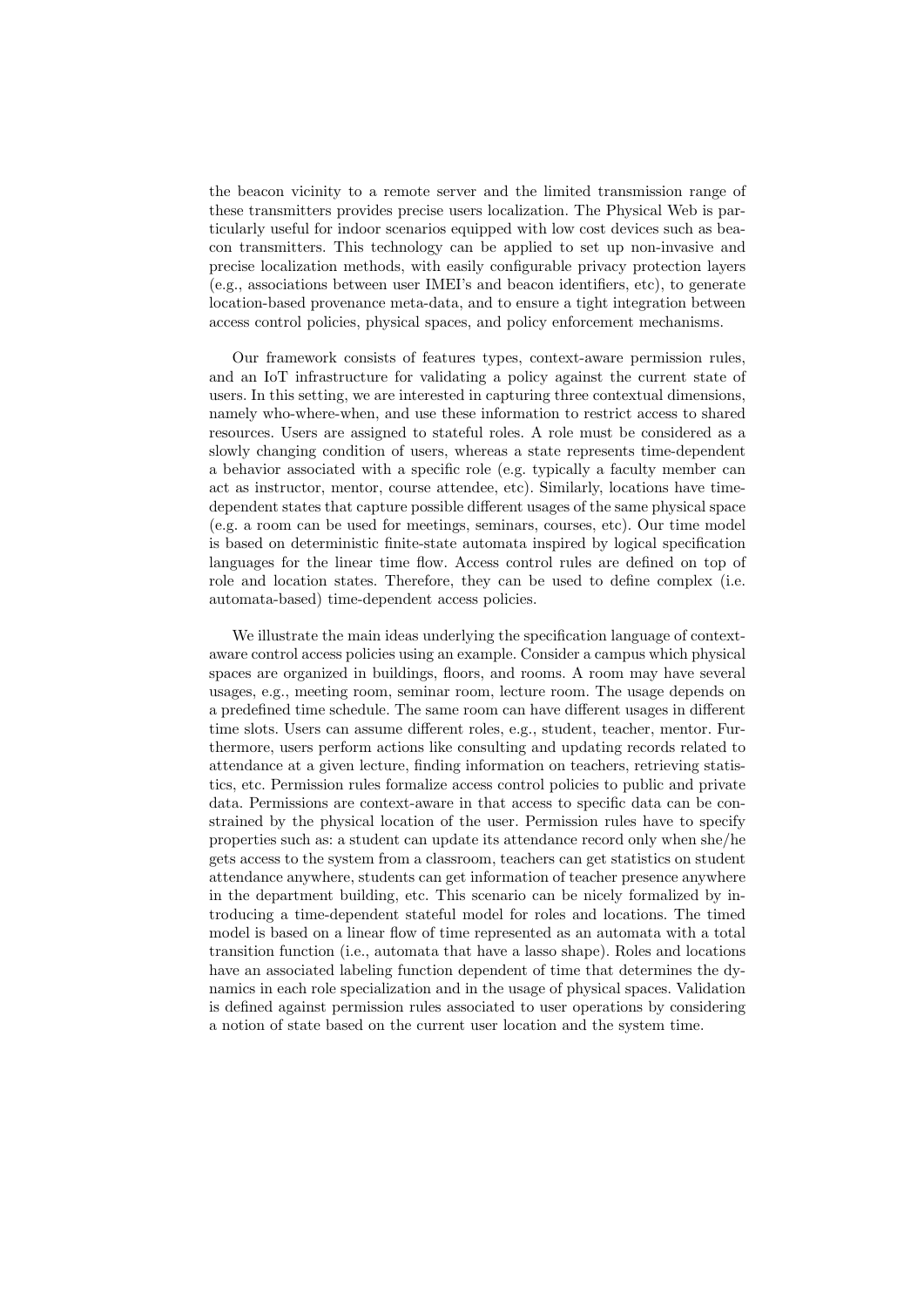The main novelty of our proposal w.r.t. classical approaches like GeoRBAC [\[5\]](#page-10-0), TRBAC [\[1\]](#page-9-1) or proximity frameworks like PROX [\[10\]](#page-10-10) is the combination of an automata-based specification of context-aware access control model with an IoT validation infrastructure that can be automatically reconfigured by encoding a policy into a relational data model and a corresponding control program for policy enforcement.

A prototype of the system is currently under evaluation in our University with the aim of providing an automated support for the management of typical Academic Campus services like registration of attendance to lectures and meetings, rooms and lectures allocations, etc. Specifically, lecture attendance is often a problem for the performance of academic degrees (especially bachelor). Intermediate tests are often used as a way to encourage students to actively attend lectures and take exams. The platform provides (physical) web services and mobile applications for the registration and analysis of lecture/meeting attendance. Beacons are used to detect, in almost real-time, the presence of a student in a lecture room. Our specification language can then be used to formally configure access control to private data ensuring that users can modify their own record only when they are physically present in a given room authenticated in the system with their own smartphones. Furthermore, the same architecture can be applied in every scenario that requires a verified list of attendees, for example in the case of meetings in which it is mandatory to generate on-the-fly reports or collect results of several voting during the same meeting.

A prototype of the system has been developed using the Node.js serverside technology and Android for dedicated mobile app interfaces. The internal structure of Node.js allows the system to handle a large number of connections in a short period of time reducing potential risks of denial of service failures and attacks. Furthermore, Android OS provides natively support for beacons, for secure network connectivity, and for protecting device resources. In our system private data are exposed to the server only after obtaining permissions from the users. The system has been tested in a real scenario in the Database course of the Computer Science Bachelor degree at the University of Genova (more than 120 students).

In the paper, we present the specification language, the validation mechanism, system requirements, design principles, and implementation choices of the proposed architecture. The remainder of the paper is organized as follows. Sections 2 and 3 specify the model, in terms of policy specification language and enforcement. Section 4 focuses on infrastructure and system requirements. Section 5 discusses software related issues (architecture, data model, and prototype solutions) while Section 6 concludes.

# 2 Time Flow, Roles, Locations and Operations

Based on models for georeferenced and temporal access control languages [\[1,](#page-9-1)[2,](#page-9-2)[3,](#page-9-3)[5\]](#page-10-0), in our model both roles and locations are assigned a time-dependent notion of state. First of all, our notion of context is based on three dimensions: who, where,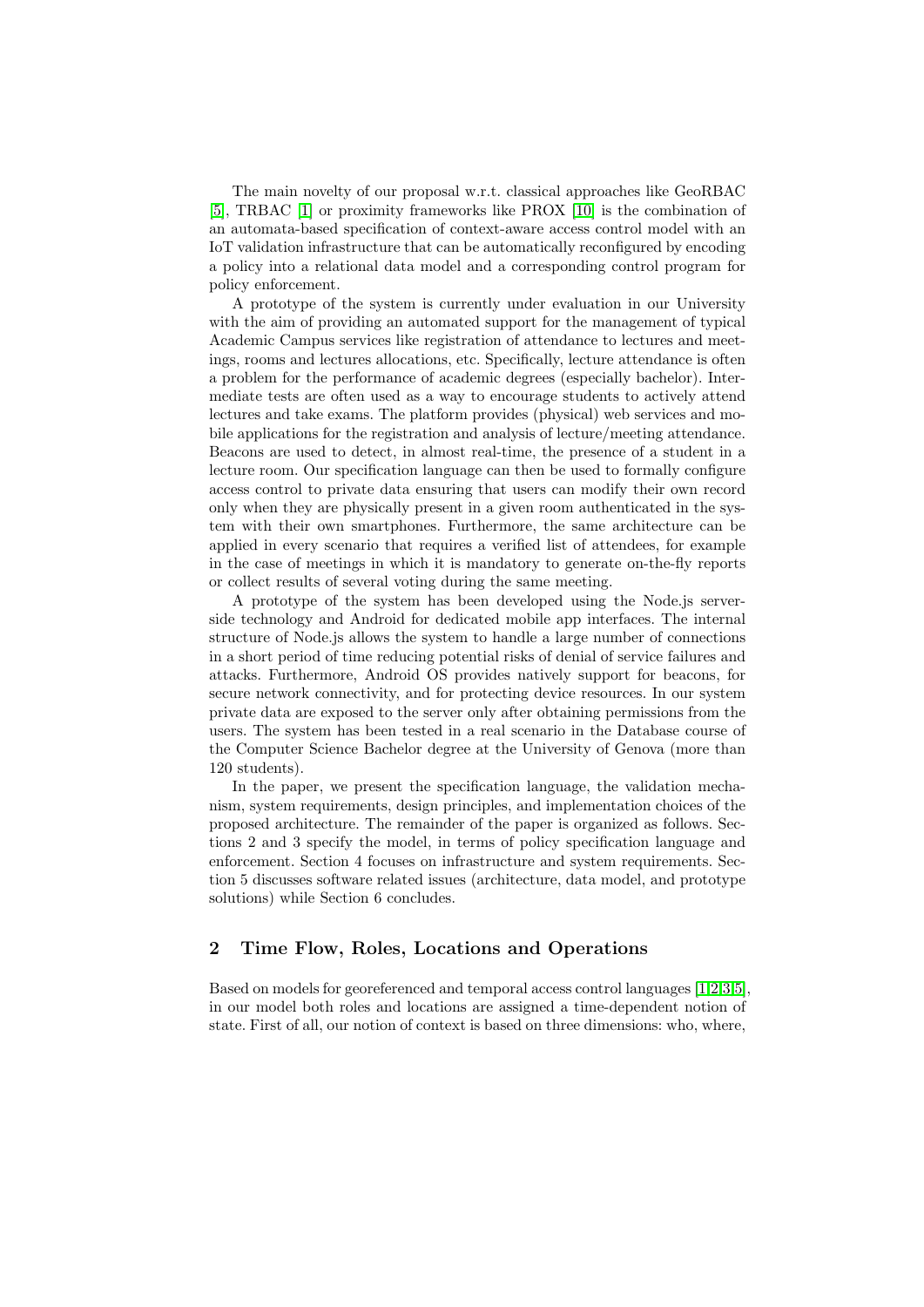and when. In other words we assume that the IoT infrastructure can provide precise information on current location and role (state) of each user in the window with granularity associated to the time model selected in the specific policy. To formalize these ideas, we first define our model of time.

Linear Time Model In this paper we consider a linear time model defined via a finite automata  $A_T = \langle P, succ \rangle$ , such that P is a finite set of time points and  $succ: P \to P$  is a total function that defines the successor  $succ(p)$  of any point  $p \in P$ . In other words,  $A_T$  is an automata that can only consist of an initial finite suffix entering into a finite and simple loop. The automata  $A_T$  will be used to model different time granularities, e.g., possibly repeated time/days slots during a week, months, etc.

Roles We define roles using feature types, i.e., a partially ordered set of entities. More specifically, the set of roles is defined by a finite set Role equipped with a binary relation  $\Box$  such that  $\langle Role, \Box \rangle$  forms a lattice, i.e., Role has top and bottom element, and every subset of elements in Role admits a least upper bound and a greatest lower bound. The  $\sqsubseteq$  relation can be viewed as a hierarchy relation (specialization) that can be used to build role hierarchies. For instance, bachelorstudent  $\sqsubseteq$  student Every role  $r \in R$ ole comes with a finite set of possible states  $State_r$  and a labeling function  $\rho_r$ :  $P \rightarrow State_r$  that associates a given state to every time point. The labeling function must be compatible with  $\subseteq$  in that if  $R_1 \subseteq R_2$  the  $R_1$  inherits all permits of  $R_2$ . In our model permits are associated with states, thus compatibility requires that if  $R_1 \subseteq R_2$ , then  $State_{R_2} \subseteq State_{R_1}$ , i.e., state containment is contravariant w.r.t. role specialization.

Locations The set of physical spaces Location is a finite set equipped with a binary relation  $\subseteq$  such that  $\langle Location, \subseteq \rangle$  forms a lattice. Every  $l \in Location$ comes with a finite set of possible states  $State_l$  and a labeling function  $\rho_l : P \rightarrow$  $State_l$  that associates a given state with every time point. Similarly to roles, the location labeling function must be compatible with the hierarchy relation, i.e., if  $L_1 \sqsubseteq L_2$ , then  $State_{L_2} \subseteq State_{L_1}$ , i.e., state containment is contravariant w.r.t. location specificity (i.e. specific users may have enlarged permissions in fixed locations inside a building).

Operations Operations are defined by a finite set of labels Ops.

Example 1. As an example, consider a linear time automata  $A_T$  with states  ${0, 1, 2, 3, 4}$  s.t.  $succ(i) = i + 1 \mod 5$  s.t.  $1 = Mon, 2 = True,$  etc. Now let us consider the set

> $Role = \{Student, Teacher\}$  $State_{student} = \{Attention,<sub>Mentor\}</sub>$ </sub>  $State_{teacher} = \{Teacher\}$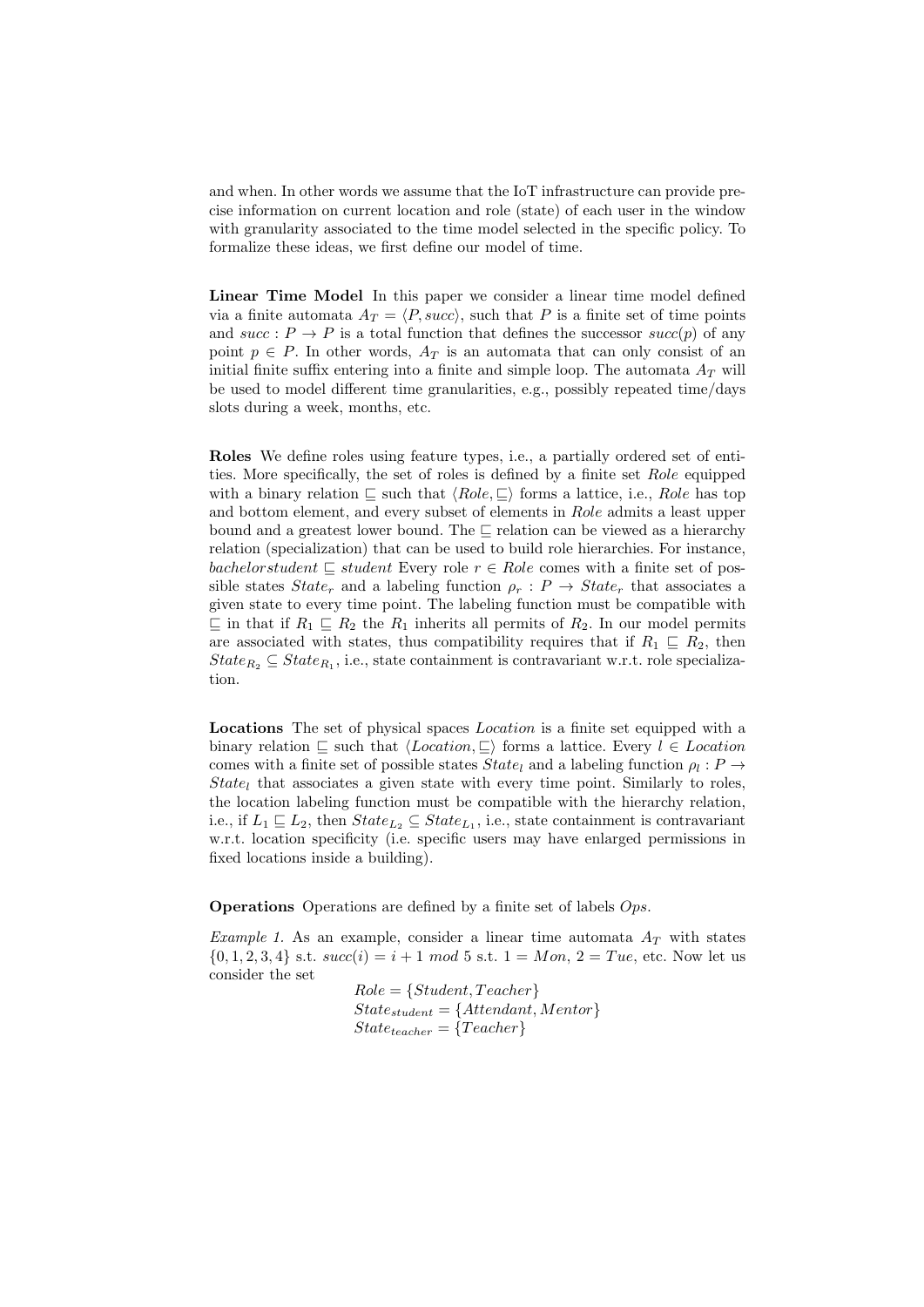where we omit top and bottom elements for simplicity. We assume here that users can be either students or teachers that access with two types of resources. Now we assume that  $\rho_{Student}(i) = Attendant$  for  $i \in \{0, ..., 3\}$ , and  $\rho_{Student}(4) =$ Mentor. Furthermore,

 $Location = {Building, Floor, Room1, Room2}$ 

s.t.  $Room \sqsubseteq Floor \sqsubseteq Building$ ,

 $State_{Room1} = State_{Room2} = { Meeting, Course, Floor, Building}$  $State_{Floor} = {Floor, Building}$  $State_{Building} = {Building}$ 

where we omit top and bottom elements for simplicity. Furthermore,  $\rho_{Room1}(i) =$ Course for  $i \in \{0, \ldots, 3\}$ , and  $\rho_{Room1}(4) = Meeting$ ,  $\rho_{Room2}(i) = Meeting$  for  $i \in \{0, \ldots, 4\}.$ 

Finally, we consider the following set of operations

 $Ops = \{GetRecord, UpdateRecord, Find Teacher, GetStatistics\}$ 

The get/update record actions correspond to read/write operations on database containing student activity reports, such as course attendance data, mentoring activities, etc, that require certified time accountability, e.g., courses in which attendance is mandatory for a given percentage of hours. FindTeacher allows users to check for the presence of a teacher during specific time window and in specific locations. GetStatistics corresponds to read operations on aggregate data such as course attendance.

## 3 Access Control Rules and Policy Enforcement

Based on the previous sections, we are now ready to introduce our notion of permissions in order to define context-aware access control rules.

Definition 1 (Permission). A permission rule is a tuple

 $p = \langle Op, RoleState, LocationState \rangle$ 

where  $Op \in Ops$ , RoleState is a role state in  $\bigcup_{r \in Role} State_r$ , and LocationState is in  $\bigcup_{l \in Location} State_l$ .

To clarify the meaning of permission rules, we need to introduce users, sessions, and then a validation mechanism.

Let Id be a denumerable set of user identifiers. Every user has an associated labeling function session that associates to the user an instance role. Permissions are then defined by rules associated to role and location states. More precisely, we introduce a notion of current state of a user via a state function defined as follows. For  $u \in Id$ ,  $state(u, t) = loc$ , where we assume that loc is an instance of Locations.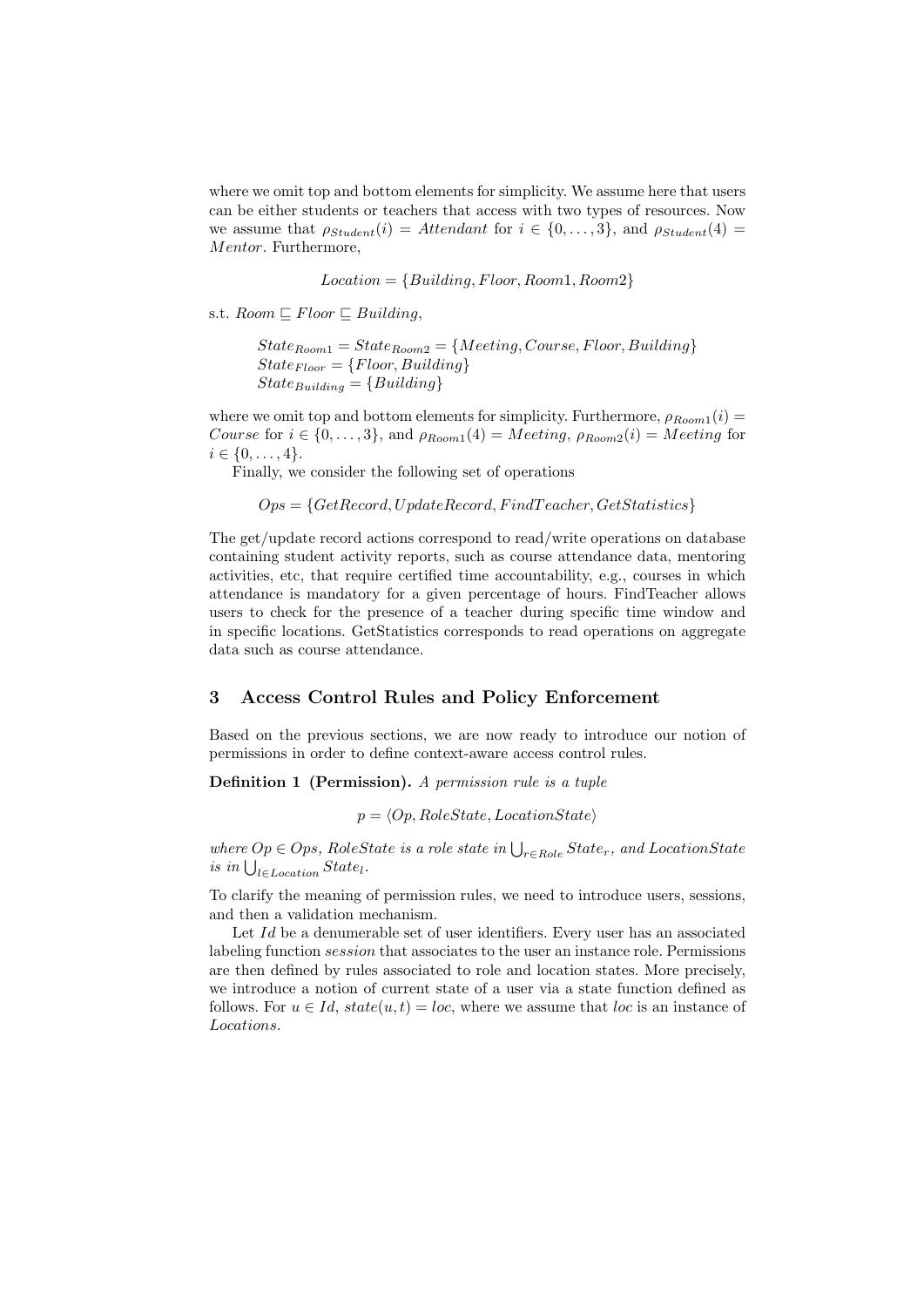Definition 2 (Validation of an operation). User u can perform operation Op at time t if and only if there exists a permission rule  $p = \langle Op, RS, LS \rangle$  s.t.

- $state(u, t) = loc,$
- $-$  session(u) = role,
- $-$  for every  $R \in R$ ole s.t. role  $\in R$  we have that  $\rho_R(t) = RS$
- $-$  for every  $L \in$  Location s.t. loc  $\in L$  we have that  $\rho_L(t) = LS$ .

Example 2. We list below some examples of permissions.

- $p_1 = \langle UpdateRecord, Attendant, Course \rangle \text{ s.t. students can update their at$ tendance records from the room of a course only.
- $p_2 = \langle UpdateRecord,<sub>Mentor, Meeting} \rangle</sub>$ </sub> s.t. mentors can update their mentor accounting records from a meeting room only.
- $-p_3 = \langle GetStatistics, Teacher, Building \rangle$ : teachers can consult the student records anywhere in a building.
- $-p_4 = \langle Find Teacher,$ *Mentor* $,$ *Building* $): only mentors are allowed to use the$ service to locate a teacher in a building.

#### 4 IoT Infrastructure

A prototype of the context-aware access control validation mechanism has been implemented using a IoT infrastructure based on the combination of beacons, wi-fi network technology, mobile, web, and database management components a typical scenario of the Physical Web paradigm proposed by Google. Our operative scenario is a typical example of an Academic Campus and we assume that each classroom is equipped with at least one beacon configured with a unique identifier consisting of three subfields called UUID, MajorID, and MinorID. In our experimental setup we adopted Estimote beacons. For lecture rooms for at most 180 students a fix beacon turned out to be sufficient to detect all enabled smartphones. We also assume that rooms of staff members are equipped with beacons to inform students of their presences in the building and office-hour updates. Finally, we assume that each room provides wi-fi access to students, e.g., via Eduroam (https://www.eduroam.org/) access points. A (Web) server must be installed either on an external cloud provider or on a local server. In both cases it must be reachable from the local network, i.e., the firewall configuration must provide access to Web APIs needed by the smartphone and Web applications.

The platform is based on a combination of hardware and software solutions that must be deployed in physical spaces like lecture and meeting rooms in an academic campus. The infrastructure and system requirements can be summarized as follows.

1. The system should provide precise indoor localization of users via their smartphones. The required precision must be in the order of a few tens of meters (i.e., to cover a lecture room).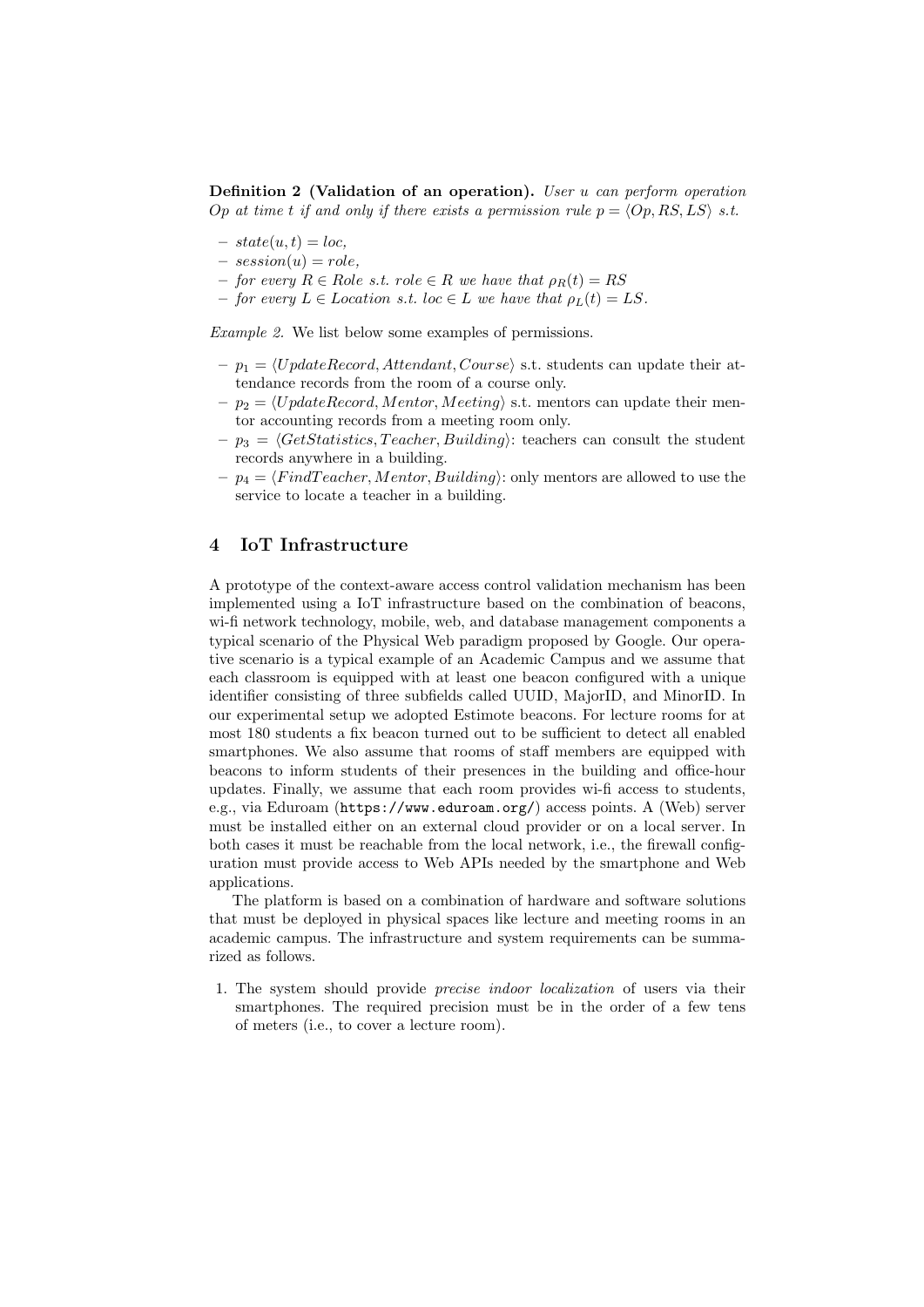- 2. Registration of user presence must be done in real-time. The server must be reachable from every lecture room.
- 3. Rooms must be viewed as geofences. Only users inside a given room should be able to update data with georeferenced permissions.
- 4. The system should be resistant to server failures, e.g., by using multiple server instances on different machines.
- 5. Logged data must be stored persistently in a data storage system. Data storage must be accessible to the application and administrators, only.
- 6. Users must be informed that the server makes use of localization data.
- 7. Users must give their permission for releasing data stored in the device (IMEI).
- 8. Data stored in the server should not be released to third parties.
- 9. Users must be uniquely identified via official credentials such as the matriculation (staff) number assigned by the central administration.
- 10. User devices must be *identified uniquely using IMEIs*. Every user must associate a unique device (IMEI) to the corresponding personal identifier.
- 11. Data exchanged with the users must be encrypted and sent on secure channels.
- 12. To limit the budget, hardware and software infrastructures must be composed by low cost devices, standard networking services provided in academic environments (e.g. server on virtual machines), open-source software and development frameworks for server-side and mobile applications.

To meet all the above requirements, we need to satisfy constraints both at the physical level (infrastructure and hardware) and at the software level (networking and platform).

# 5 Software Platform Architecture

The software platform consists of an app with different views depending from the current user (e.g., students, teacher, administrator), a Web application, and a persistency server as described in the next sections. The server provides secure APIs (secure TCP) for accepting user requests and for sending notifications. Persistent data are stored in a MySQL server accessible only from the server. The Web application allows staff members to create and modify user profiles, visualize historical data and statistics for both classrooms and individual students. Although responsive, this functionality must be viewed as an access point designed for a traditional (non mobile) browser. Role and Location are modeled using relational schemes. The state machines that defines RoleStates and LocationStates is stored as a relation containing a key for the time points, and states for each role instance. Thus validation of user state can be reduced to a query in the record associated to the current time point. Machine time is mapped to virtual time used in the access control specification by using a mapping function that is selected by the administrator. The mapping models the granularity of the considered time model (e.g, it extracts current day and hour from machine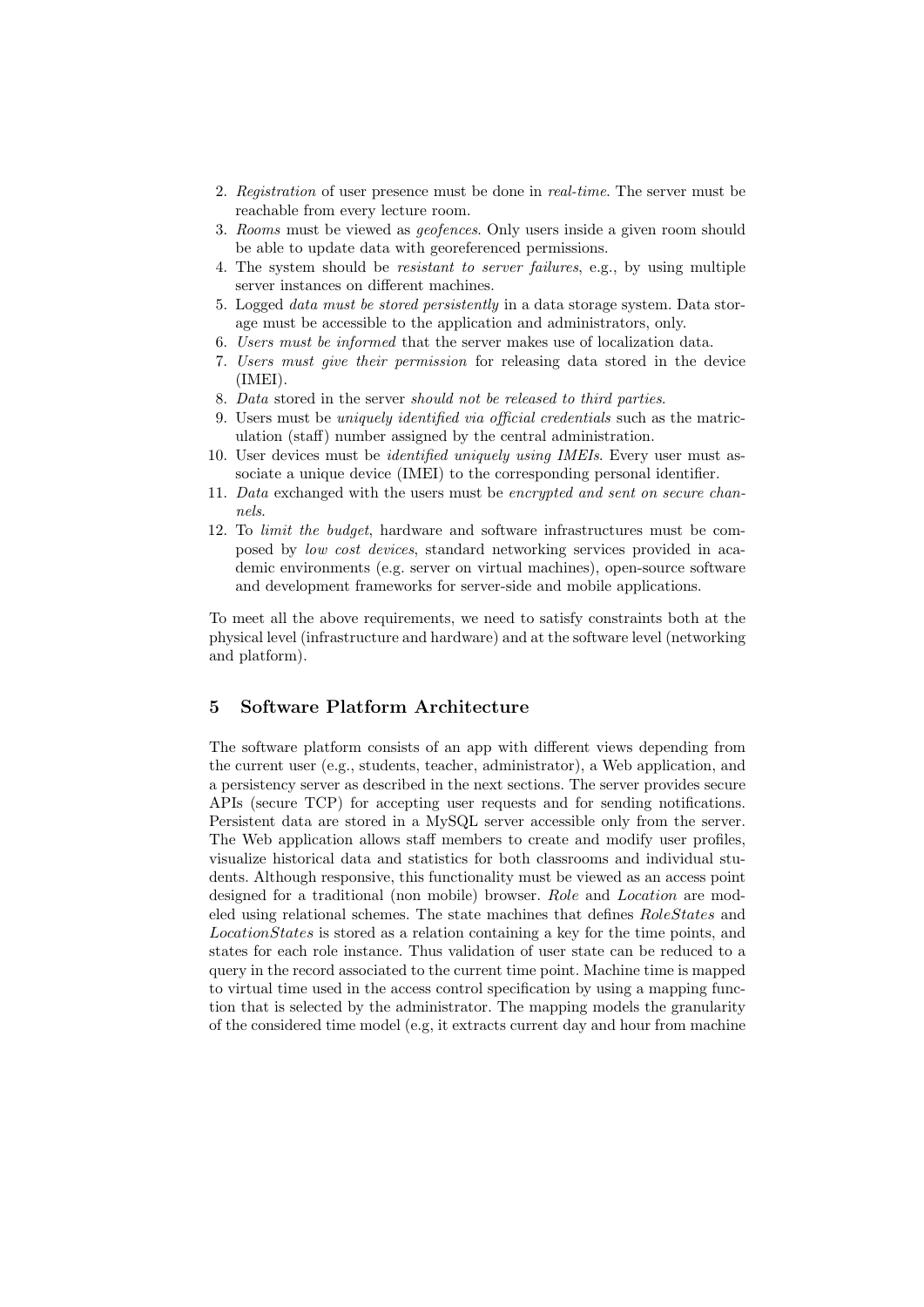| $ \mathbf{Matricula} \mathbf{IMEI} $ |                 |
|--------------------------------------|-----------------|
| 3471890                              | 980000832471652 |
| 3471891                              | 990000551621881 |
| 3471895                              | 990000144425624 |

<span id="page-7-0"></span>Table 1. Association between student ID and IMEI

| $9 - 11$ | $ 11 - 13 $                                                                      |
|----------|----------------------------------------------------------------------------------|
|          | $ \mathbf{Mon} $ CS1 (room 1) Seminar (room 1)                                   |
|          | Tue $ CS2$ (room 1) Seminar (room 2)                                             |
|          | $ \text{Wed} CS1$ (room 1) Seminar (room 2)                                      |
|          | Thu $ CS2$ (room 1) Seminar (room 2)                                             |
|          | <b>Fri</b> $\begin{bmatrix} \text{CS3 (room 1)} \end{bmatrix}$ Tutoring (room 2) |

Table 2. Weekly Room Allocation Plan

<span id="page-7-1"></span>time or sim.). This provides an alignment between machine time and automata time used in the enforcement step.

As an example, assume that Alice Smith is enrolled in the first year of a Computer Science Bachelor degree. Alice has student ID 3471890 and the association between her identifier and the IMEI of her smartphone (and of other two students) is shown in Table [1.](#page-7-0) The association between beacons iden-tifiers and rooms is shown in Table [3.](#page-8-0) According the permission rule  $p_1$  =  $\langle UpdateRecord, Attendant, Course\rangle$  and  $p_2 = \langle UpdateRecord, Mentor, Meeting\rangle$ attendance and tutoring hours registration for Alice Smith is synchronized in accordance to the data in Table [2](#page-7-1) and Table [3](#page-8-0) and the current location of Alice and time. Timing is based on the server time in order to avoid manipulation of timestamps sent with user requests. Registration in all other cases (different location, times) is forbidden.

The middleware underlying the platform has been implemented combining different technologies. The server has been implemented using the Node.js IoT framework, an efficient server-side development framework based on Javascript and on the npm eco-system. Node.js provides very efficient packages for handling secure TCP connections, Web servers, and applications. Node.js server-side libraries are optimized for network intensive applications even when executed on single host or cluster. Indeed, Node.js allows to handle a large number of connections in a short period of time reducing potential risks of denial of service (this is very useful in our context since the system has to handle hundreds of requests in a few minutes). This property is due to the internal structure of the Node.js event-driven engine. Requests are not handled using multiple threads as in the Apache server model since the Node.js engine is based on an event loop that executes callbacks sequentially. Callbacks are picked from multiple priorities FIFO queues. Furthermore, thread pool implemented using the  $C++$  libuv concurrency library supports the execution of asynchronous callbacks. Differently from server architectures based on multiple threads, in Node.js the response to connection requests require few system resources since they basically require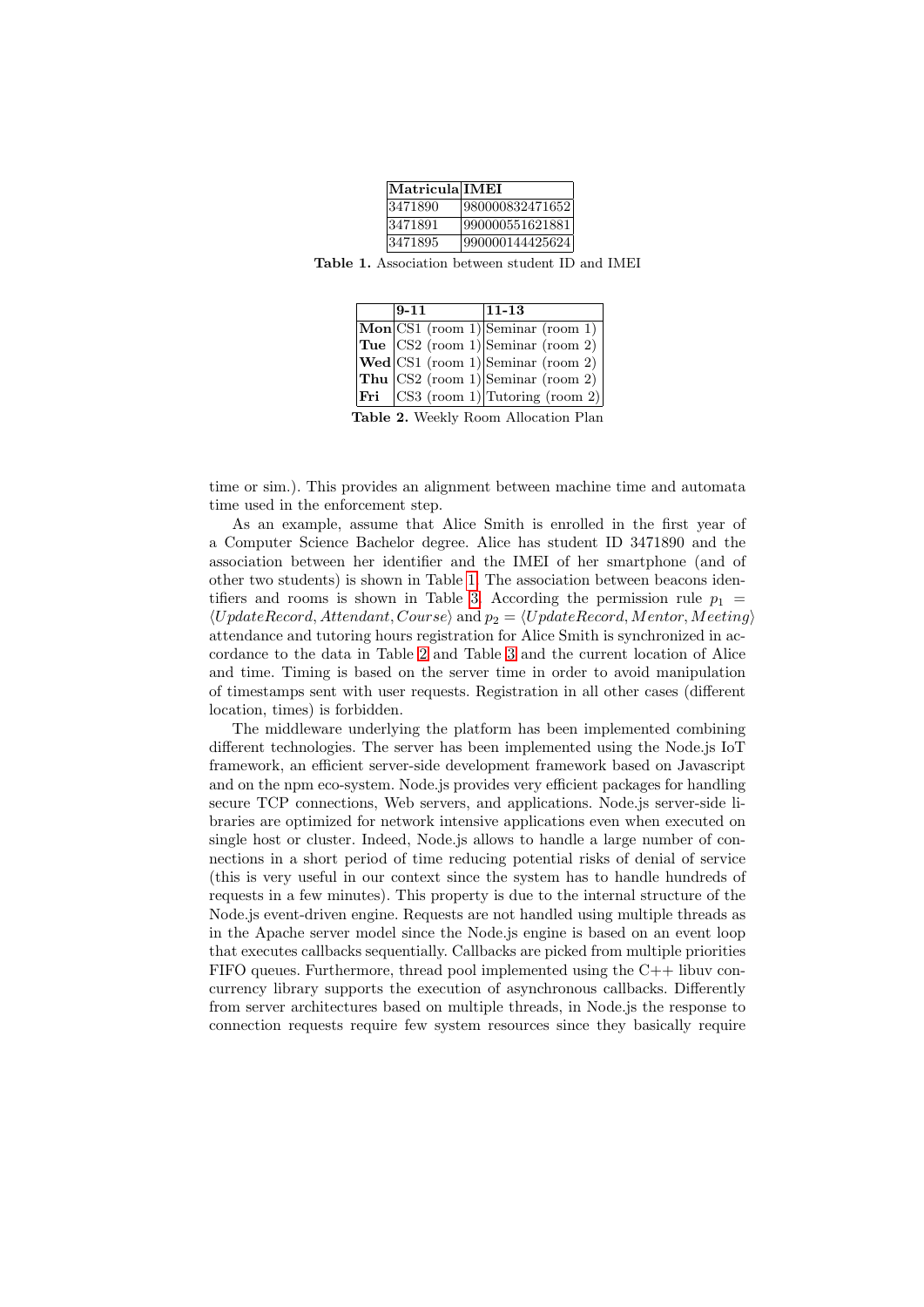| Physical space beaconID |     |
|-------------------------|-----|
| room 1                  | 101 |
| room 2                  | 102 |

Table 3. Association between rooms and beacons

<span id="page-8-0"></span>the emission of events whose synchronous effect is that of enqueuing callback invocations in the I/O queue. This choice mitigates the risk of classical denial of service attacks based on a high number of simultaneous requests that could congest the server by exhausting system resources (e.g., creation of new threads to scale up the server).

The prototypes of the mobile applications have been developed in the Android OS. Android OS provides native support for beacons (e.g., using OS notification management or beacon SDKs like Estimote SDK). It also provides secure network connections and access control policy management that protects private data. Private data are exposed to the server only after obtaining permissions from the owner. The authentication mechanism built on top of associations between user and device identifier relies on secure network connections (secure TCP sockets) between the smartphone application and the server. A smartphone app, configured to detect beacons using libraries like the Estimote SDK, is provided in two different versions: students and teachers. The student app provides sign-up, sign-in, and sign-out and a wide range of functionalities. The sign-up service associates the smartphone IMEI to the unique student enrollment number and to his contact details. After the first user registration, sign-in is automatically enabled whenever the app is activated by the user. Indeed, the server can retrieve the IMEI of the smartphone from the initial connection request issued by the app. Thus, the silent authentication stage is based on the association between the user identifier and the registered IMEI. Upon authentication, students can register their attendance to a given lecture in a given time-slot. The lectures schedule of each student is indeed synchronized, server-side, with the lectures and rooms allocations plan, for each enrollment year. Thanks to this synchronization, attendance is enabled only in specific time-slots and in physical spaces. In addition the app provides user interfaces for visualizing the historical data stored in the persistence server (profile, attendance log) and interfaces to visualize, via a calendar widget, lecture plans (according to the corresponding study plan), seminars, and other events registered by staff members.

Using protocols similar to those adopted for the student view, the teacher app provides a user interface for visualizing statistics on students attendance, lectures and events calendar. The aggregated number of presences provides indications for each course trend: it is indeed possible to understand if the number of students attending at the beginning of the course decreases significantly or remains stable during the semester. It is also possible to check if there are days or time-slots with a significant decrease in attendance and consequently try to implement strategies to avoid such drop out. The app also provides a control widget for the notification of presence in office-hours. Staff members can create, modify, and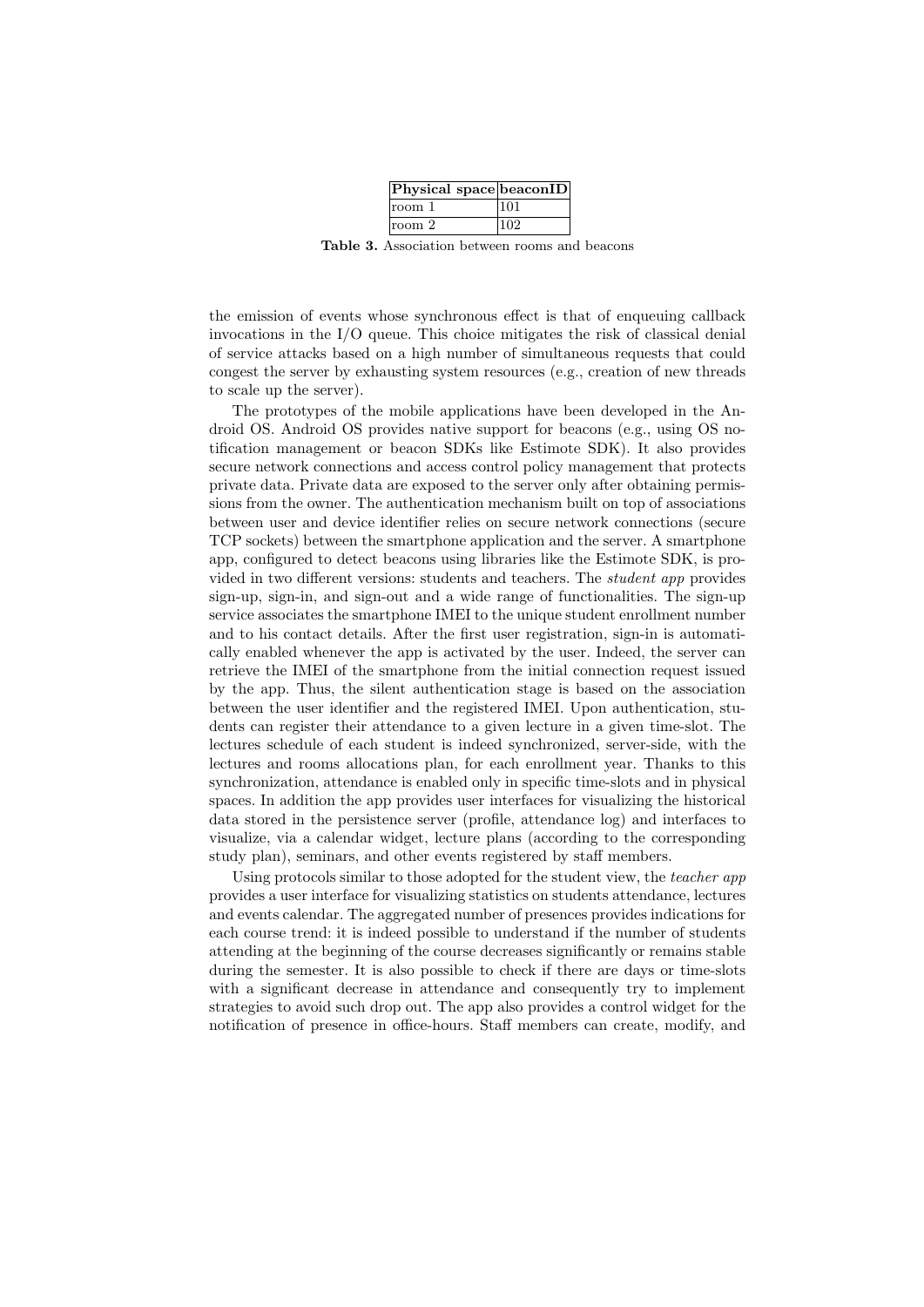delete events that will be notified to users and visualized in their calendar view. Furthermore, they can access the room allocation service that is moderated by a dedicated administrator.

#### 6 Conclusions and Future Work

The Google's Physical Web project – center stage at the Google IO developer conference in 2016– was conceived to enable smartphone users to interact with physical objects and locations through the use of beacon technology. The Google Physical Web architecture has been supported with physical devices such as Estimote beacons and client API's. Beacons are low cost radio transmitters that typically transmit a unique ID on a regular interval, e.g. 100-1000ms, in a range of approximatively 30 meters. Bluetooth-enabled devices can detect a beacon and receive its corresponding identifier, following the so-called lighthouse metaphor. Smartphone applications can use such ID to signal their physical presence in the beacon vicinity to a remote server and the limited transmission range of these transmitters provides precise users localization. The typical application domain of physical web is that of proximity marketing [\[8\]](#page-10-3). In this context, beacons are located nearby specific products and smartphone applications, enabled to detect beacons, redirect the user towards web sites with details on the products, brand, coupons, special offers, etc. Beacons have been applied in other domains like indoor localization [\[6,](#page-10-1)[7](#page-10-2)[,9,](#page-10-4)[11,](#page-10-5)[15\]](#page-10-9), crowdsensing in public transportation [\[4\]](#page-9-0), tourism [\[13\]](#page-10-7), usage of physical spaces [\[12\]](#page-10-6). The main novelty of our physical web application comes from the use of beacons as enabling-technology to enforce context-aware access control policies. As a future work, we plan to extend both the specification language and the compilation of permission rules into an enforcement eco-system (devices, apps, data model, control program) and to study more applicative scenarios both in academic environment as well as in the enterprise domain.

Acknowledgments The authors would like to thank Claudio Orlando for his contribution to the prototype implementation.

## References

- <span id="page-9-1"></span>1. E. Bertino, P. A.. Bonatti, and E. Ferrari. TRBAC: A temporal role-based access control model. ACM Trans. Inf. Syst. Secur., 4(3):191–233, 2001.
- <span id="page-9-2"></span>2. E. Bertino, B. Catania, E. Ferrari, and P. Perlasca. A logical framework for reasoning about access control models. ACM Trans. Inf. Syst. Secur., 6(1):71-127, 2003.
- <span id="page-9-3"></span>3. E. Bertino and E. Ferrari. Information security. In The Practical Handbook of Internet Computing. 2004.
- <span id="page-9-0"></span>4. D. Cianciulli, G. Canfora, and E. Zimeo. Beacon-based context-aware architecture for crowd sensing public transportation scheduling and user habits. In The 8th International Conference on Ambient Systems, Networks and Technologies (ANT 2017) / The 7th International Conference on Sustainable Energy Information Technology (SEIT 2017), pages 1110–1115, 2017.